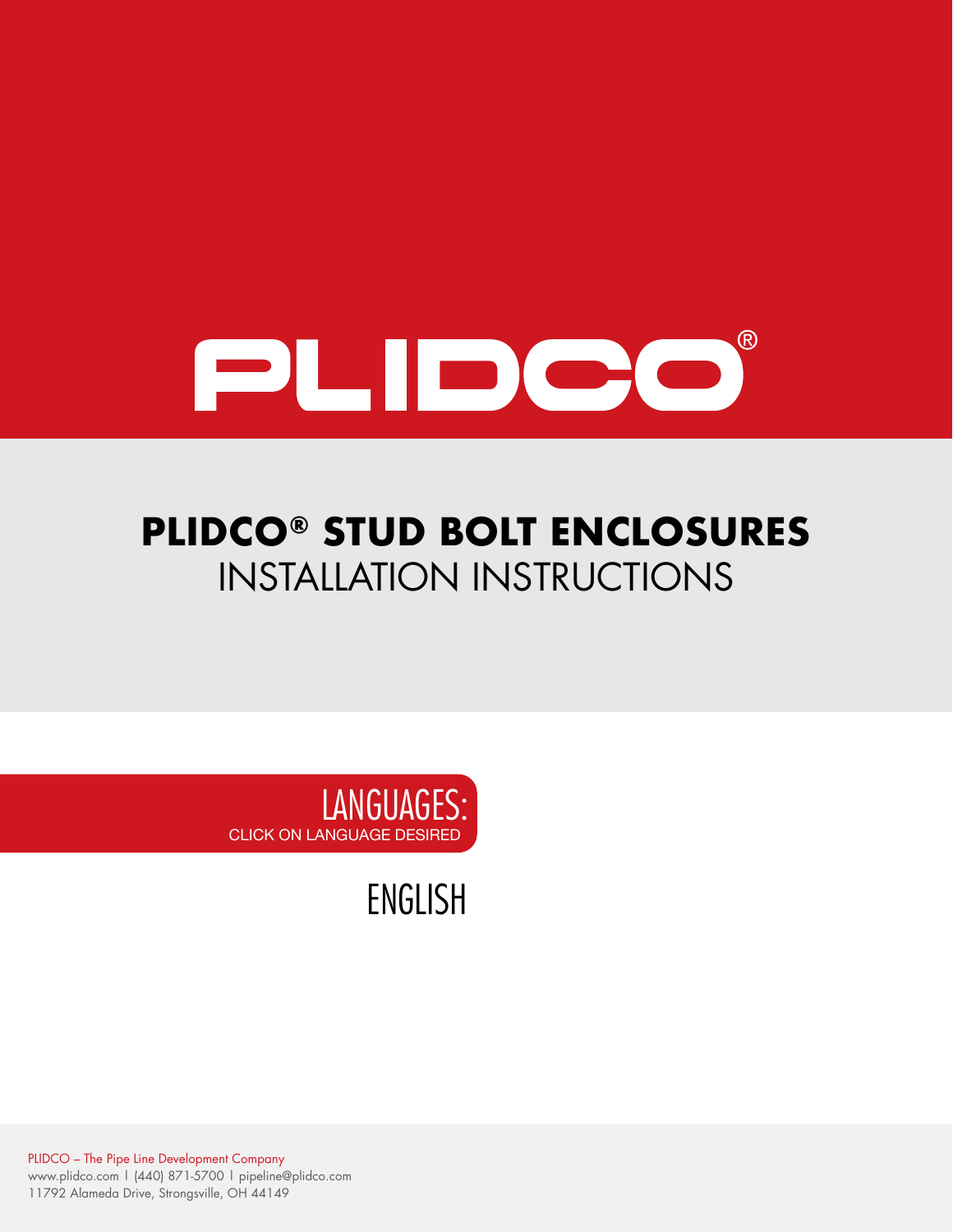<span id="page-1-0"></span>

The Pipe Line Development Company 11792 Alameda Drive, Strongsville, Ohio 44149, USA Phone: (440) 871-5700

> web: www.plidco.com e-mail: pipeline@plidco.com

## **PLIDCO® STUD BOLT ENCLOSURES INSTALLATION GUIDELINES**

PLIDCO Stud Bolt Enclosures Installation Guidelines are intended for use with PLIDCO Split Repair Fittings only. PLIDCO Stud Bolt Enclosures are designed per application and shall only be installed with the correct PLIDCO Split Repair Fitting. It is assumed the end user has established qualified weld procedures. These guidelines are not intended to override any established end user procedures, but are intended as a guide to those unfamiliar with PLIDCO Stud Bolt Enclosures. If you have any questions, or encounter any difficulties using this product, please contact: PLIDCO 440-871-5700

#### **Safety Check List**

- Read and follow these instructions carefully. Follow your company's safety policies and any specific regulatory construction codes and/or standards.
- During the Sleeve Preparation and Installation procedures, those installing the PLIDCO Stud bolt enclosure must wear, at minimum, Z87+ safety eyewear and steel toe safety footwear.
- Verify that the correct PLIDCO Stud Bolt Enclosure has been selected for use with the selected PLIDCO Split Repair Product.
- Make certain the atmosphere around the PLIDCO Split Repair Fitting is safe for welding, and that the Split+Sleeve has maintained a proper seal.

#### **Preparation**

- Each of the studs shall be cut about 1/2" (12.7 mm) above the nut on each end.
- The surface of the PLIDCO Split Repair Fitting where the stud enclosure will be welded to the fitting should be ground to bare metal suitable for welding, and free of coatings, rust, scale, and burrs.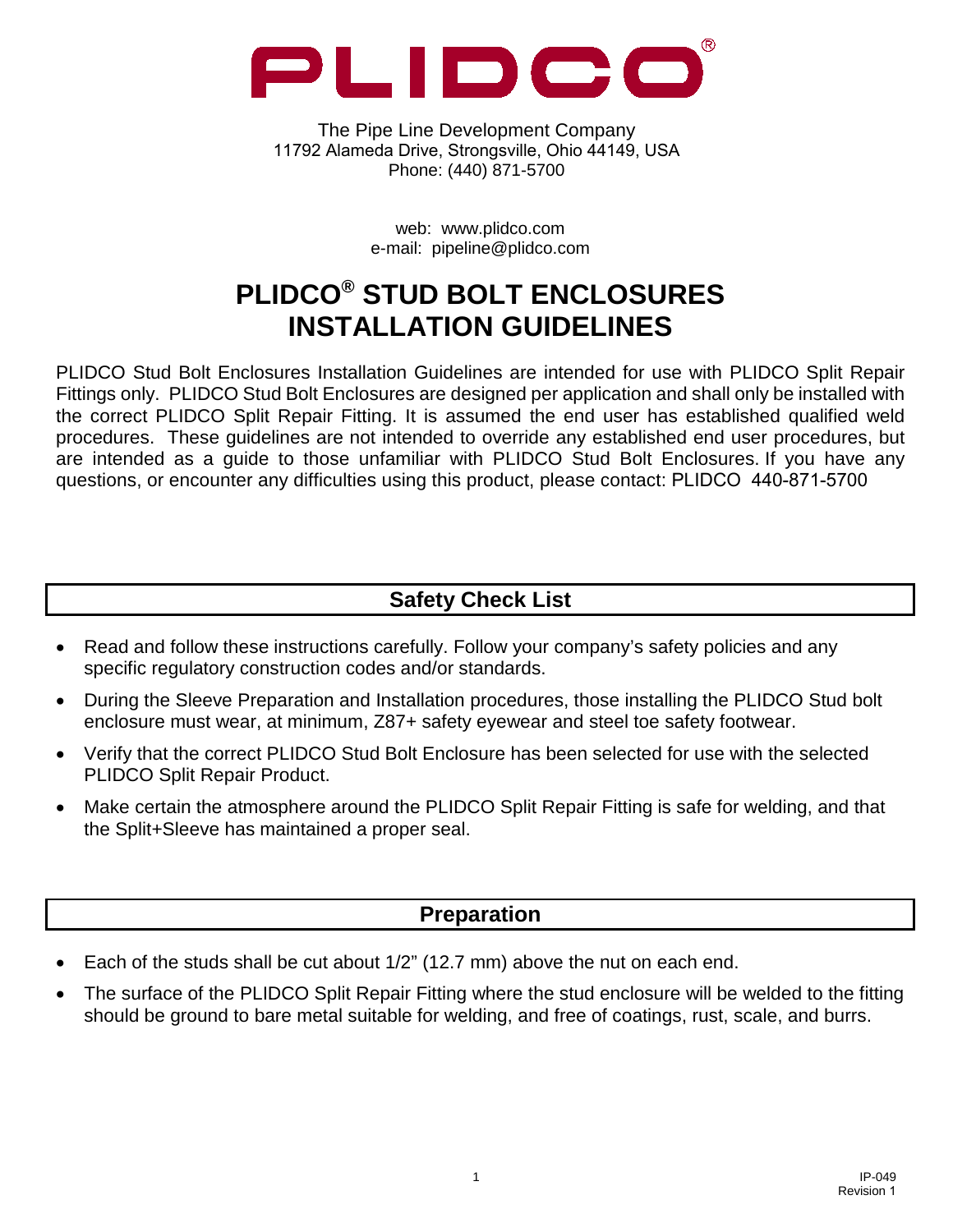#### **Installation**

- The PLIDCO Split+Sleeve should be fully welded to the pipe line with the two halves of the sleeve welded longitudinally together per the Split+Sleeve installation instructions provided with the PLIDCO Split+Sleeve prior to welding the PLIDCO Stud Bolt Enclosure.
- All welds must be capable of containing the full operating pressure.
- It may be necessary to grind any weld bevels in the field to achieve a better fit onto the PLIDCO Split Repair Fitting.
- The pipe sections of the PLIDCO Stud Bolt Enclosure fits around the studs (after cutting), as shown below, in Figure 1.
- The Pipe Sections should be installed in a manner such that the larger of the two longitudinal bevels on the Pipe Section of the PLIDCO Stud Bolt Enclosure is mating against the outside diameter of the PLIDCO Split Repair Product, as shown below in Figure 1. Doing this will result in the smaller of the two longitudinal bevels be mated against the sidebar of the PLIDCO Split Repair Product.



Figure 1

- Once the Pipe Sections have been fit up on the PLIDCO Split Repair Product, the longitudinal welds can be made.
- After the Pipe Sections have been welded to the sidebar and shell, the End Caps can be fit up and welded, as shown below in Figure 2.